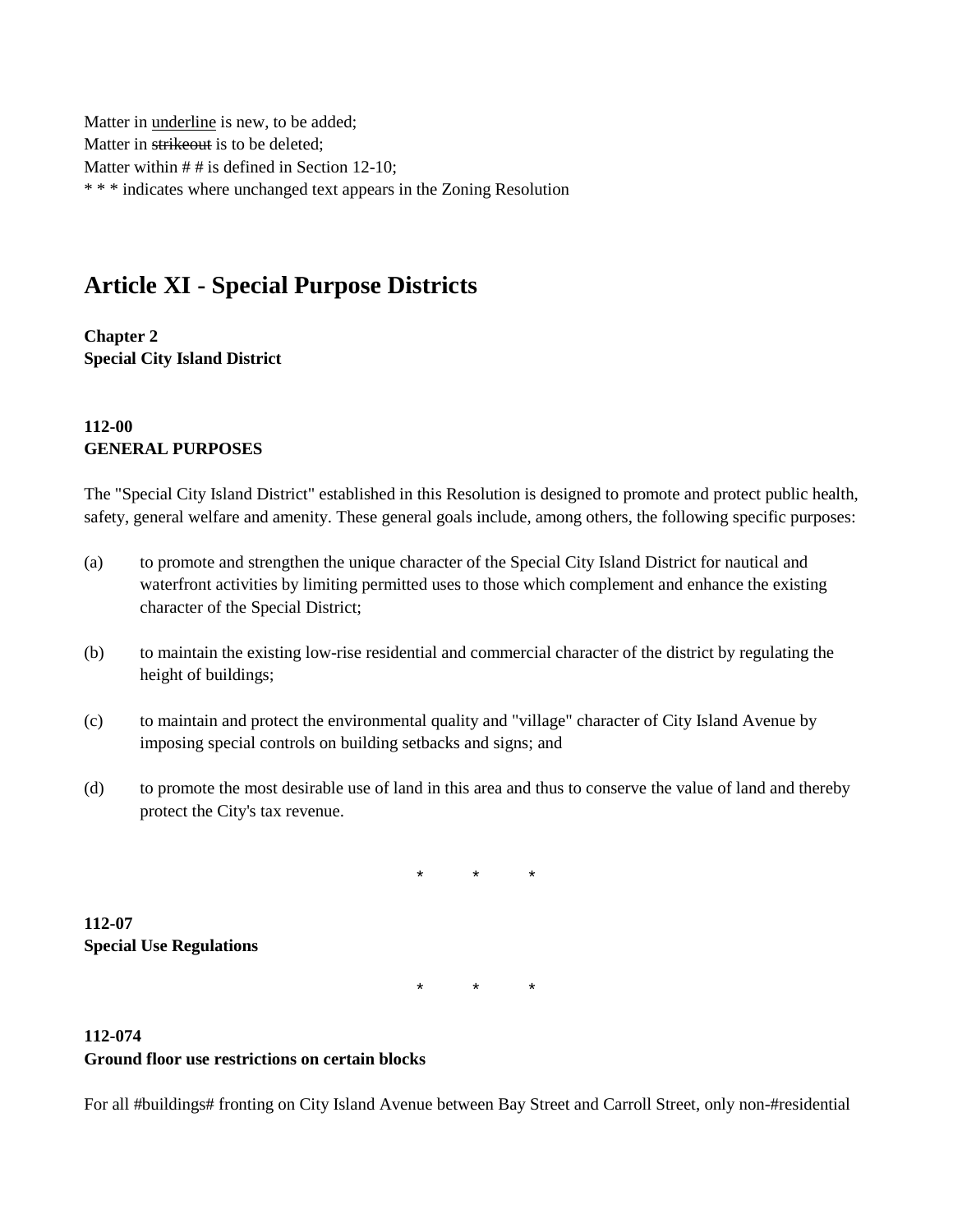uses# shall be permitted on the ground floor level or within #stories# that have a floor level within five feet of #curb level#, except for #residential# Type 1 lobbies provided in accordance with 37-33 (Maximum Width of Certain Uses).

\* \* \*

### **112-10 SPECIAL BULK REGULATIONS**

\* \* \*

## **112-104 Special transparency requirements along City Island Avenue**

For #buildings# with ground floor #commercial# or #community facility uses# fronting upon City Island Avenue, the provisions of this Section 37-34 (Minimum Transparency Requirements) shall apply to any #street wall# of such #building# facing City Island Avenue. At least 50 percent of the total surface area of such wall between #curb level# and 12 feet above #curb level#, or to the ceiling of the ground floor, whichever is less, or to the full height of the wall if such wall is less than 12 feet in height, shall be transparent. The lowest point of anytransparency that is provided to satisfy this requirement shall not be higher than two feet, six inches above #curb level#.

In addition, solid security gates that are swung, drawn or lowered to secure #commercial# or #community facility uses# shall be prohibited. All security gates installed after September 30, 2003, shall, when closed, permit visibility of at least 75 percent of the area covered by such gate when viewed from the #street#.

\* \* \*

**112-11 Special Parking Regulations**

\* \* \*

## **112-112 Accessory parking and floor area requirements for eating or drinking establishments**

\* \* \*

For eating or drinking establishments, the provisions of Sections 36-23 or 44-23 (Waiver of Requirements for Spaces below Minimum Number) or Sections 52-41 (General Provisions) with respect only to #enlargements# or #extensions# to provide off-street parking spaces, 73-43 (Reduction of Parking Spaces for Houses of Worship or Places of Assembly) and 73-45 (Modification of Off-Site Parking Provisions) are hereby made inapplicable. For eating or drinking establishments with frontage on City Island Avenue, if less than 15 #accessory# off-street